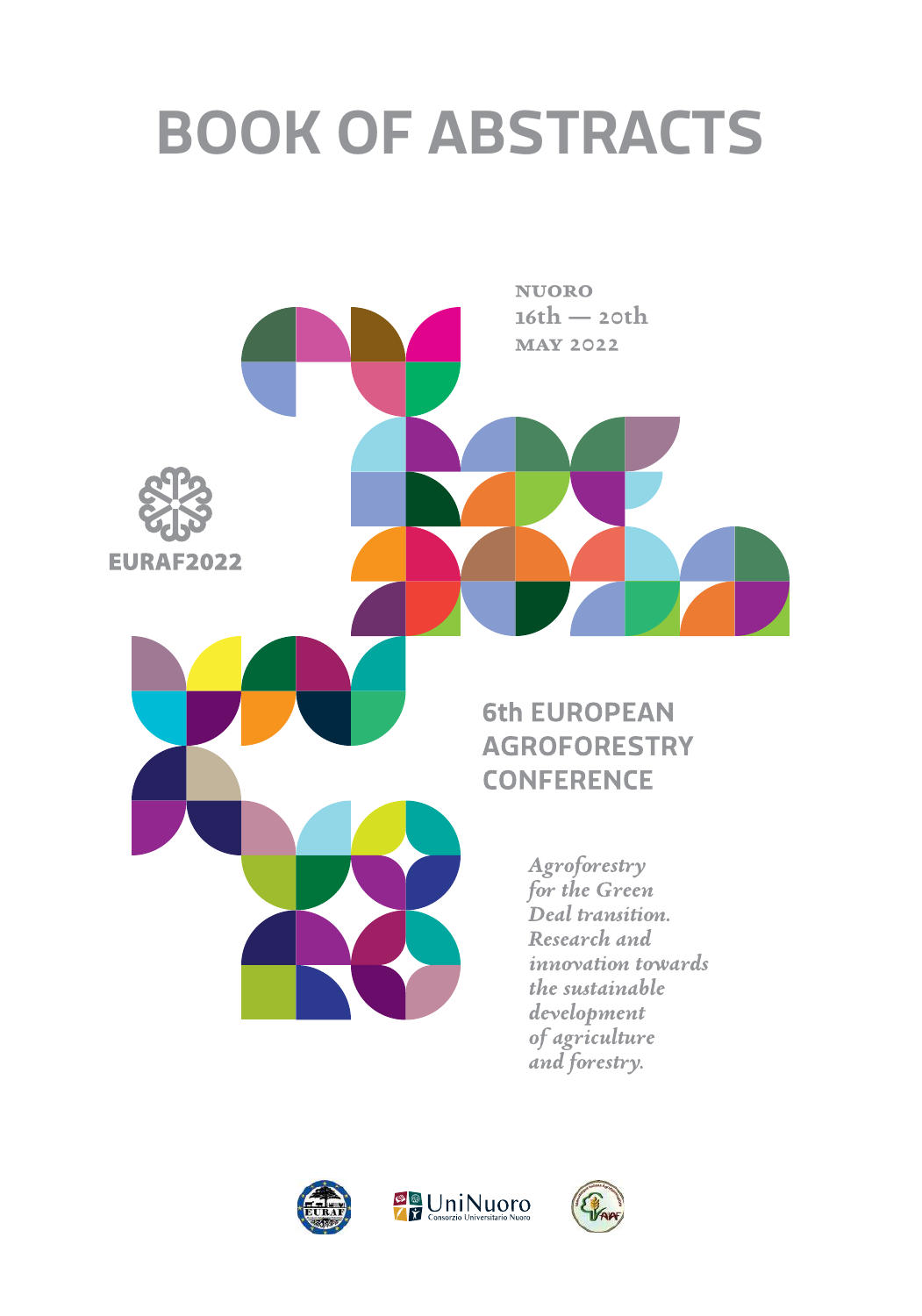# **thursday**

**19th may**

**---------------- Eliseo Theatre, via Roma 73 - Nuoro ROOM\_A**

# **TOPIC 1** Agroforestry and the environment

**T1.1 - Climate change (adaptation & mitigation)** Parallel session co-hosted by the project SALAM-MED

**Chair - Pier Paolo Roggero,** University of Sassari, Department of Agricultural Sciences

# **09:00 O\_1.1\_21 Sustainable approaches to land and water management in Mediterranean drylands: the SALAM-MED project** *Chiara Ceseracciu, Elena Bresci, Mauro Centritto, Nicola Lamaddalena, Ehab Zaghloul, Mongi Ben Zaied, Stavros Solomos, Zein Kallas, Said Wahbi, Antonio Del Campo, Houssemedin Henchir, Alessio Merella, Andrea Galante, Jean Marc Fures, Youssef Brahimi, Taysir Arbasi, Pier Paolo Roggero*

- **09:15 O\_1.1\_7 DIGITAF, a European project to help agroforestry meet climate, biodiversity and farming sustainability goals: linking field and cloud** *Marie Gosme, Bert Reubens, Gerry Lawson, Paul J. Burgess, Sonja Kay, Marco DeBoer, Patrick Worms*
- **09:30 O\_1.1\_19 Harvest index and nitrogen uptake of barley in intercropped walnut orchard** *Helena Žalac, Ante Bubalo, Vladimir Ivezić, Jurica Jović, Miro Stošić,*

*Vladimir Zebec*

**09:45 O\_1.1\_20 Framework for building climate change resilience into landscape restoration through agroforestry: an England case study** *Will Simonson, Colin Tosh, David Wolfe, Daan Verstand, Saskia Houben, Isabella Selin Norén, Michelle Allen* 





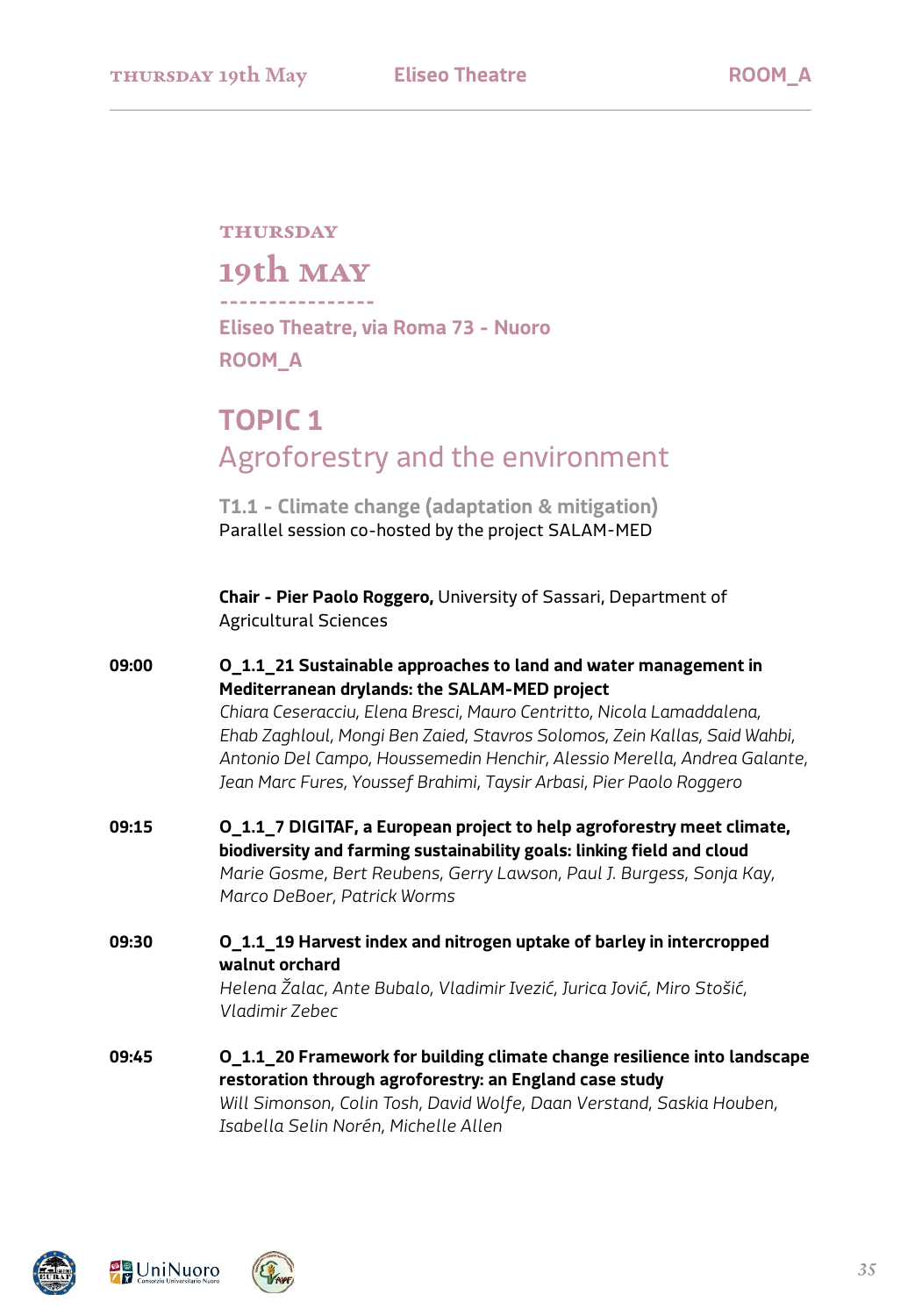## **Harvest index and nitrogen uptake of barley in intercropped walnut orchard**

EURAF 2022 Agroforestry for the Green Deal transition. Research and innovation towards the sustainable development of agriculture and forestry

> Corresponding Author: vivezic@fazos.hr

Helena Žalac<sup>1</sup>, Ante Bubalo<sup>1</sup>, Vladimir Ivezić<sup>1</sup>, Jurica Jović<sup>1</sup>, Miro Stošić<sup>1</sup>, Vladimir Zebec<sup>1</sup>

*1 University of J.J. Strossmayer in Osijek, Faculty of Agriobiotehnical Sciences Osijek, Vladimira Preloga 1, 31000 Osijek, Croatia (e-mail: vivezic@fazos.hr)*

**Theme:** Climate Change (adaptation & mitigation)

**Keywords:** barley, intercropping, harvest index, nitrogen use efficiency

## **Abstract**

Introduction. Intercropping of annual crops with woody species has shown to be a great ecologically sustainable alternative to conventional agricultural systems. Besides ecological benefits, intercropped systems may be more efficient in terms of productivity and resource capture. Trees can help intercrops acquire nutrients by different mechanisms; absorption of nutrients from deeper soil layers outside the root zone of agricultural crops or absorption of nutrients in chemical forms that are not available for crops, and fixation of atmospheric nitrogen (Cannell et al. 1996). Aim of our research is to investigate barley productivity and nitrogen use efficiency in an intercropped system with common walnut (*Juglans regia*). Materials and methods. The trial was set up in Eastern Croatia near city of Đakovo. It consisted of a barley monoculture plot and an intercropped walnut orchard. The orchard was 12 years old with a distance between tree rows of 8 m and barley was sown in strips of 6 m width from October 2019 until June 2020. At harvest, plant samples were collected form 0,5 m<sup>2</sup> subplots where the plants were cut at the soil level and grain and straw were weighted separately for determination of yield and harvest index. Harvest index was calculated as ratio of barley grain yield and total aboveground biomass. From dried samples, nitrogen concentration was determined by Kjeldahl digestion method. Nitrogen uptake (whole plant) and nitrogen use efficiency (NUE) were calculated as follows:

N-uptake (kg ha-1) = N% \* DM/100 eq. 1

NUE (kg kg·1) = Grain Yield/Nuptake eq. 2

Results. Barley yield in monoculture plot was 7383.86 kg ha-1 and in intercropped orchard 7094.59 kg ha-1 (per cropped area). Since intercropped orchard had generally better soil properties than monoculture plot, this yield reduction is probably due to shading effect by walnut trees. However, harvest index (HI) was significantly greater in intercropped orchard and accordingly had significantly lower total aboveground biomass. This observation suggests that barley in intercropped orchard allocated more assimilates to grains in expense of biomass production. Since HI strongly depends on water availability, this improved reproductive/yield efficiency could be a result of improved microclimatic conditions in intercropped orchards (Gosme et al., 2016). Furthermore, strong correlation was found between HI and NUE (r=0.81, p<0.01). Although barley in monoculture plot has taken up more N in kg ha-1, intercropped barley had better NUE in terms of producing more grain yield per N taken up. Also, intercropped barley had higher grain N content than monoculture barley, which is a result of better N remobilization. This high N content, however, is negatively correlated with the final grain yield due to the dilution effect. This observation could be connected with shading by walnut trees and it is in accordance with results obtained by Artru et al. (2016) and Dufour et al. (2012) who found the highest grain protein content in wheat grown in continuous/uniform shade. In conclusion, our results show that intercropping may improve





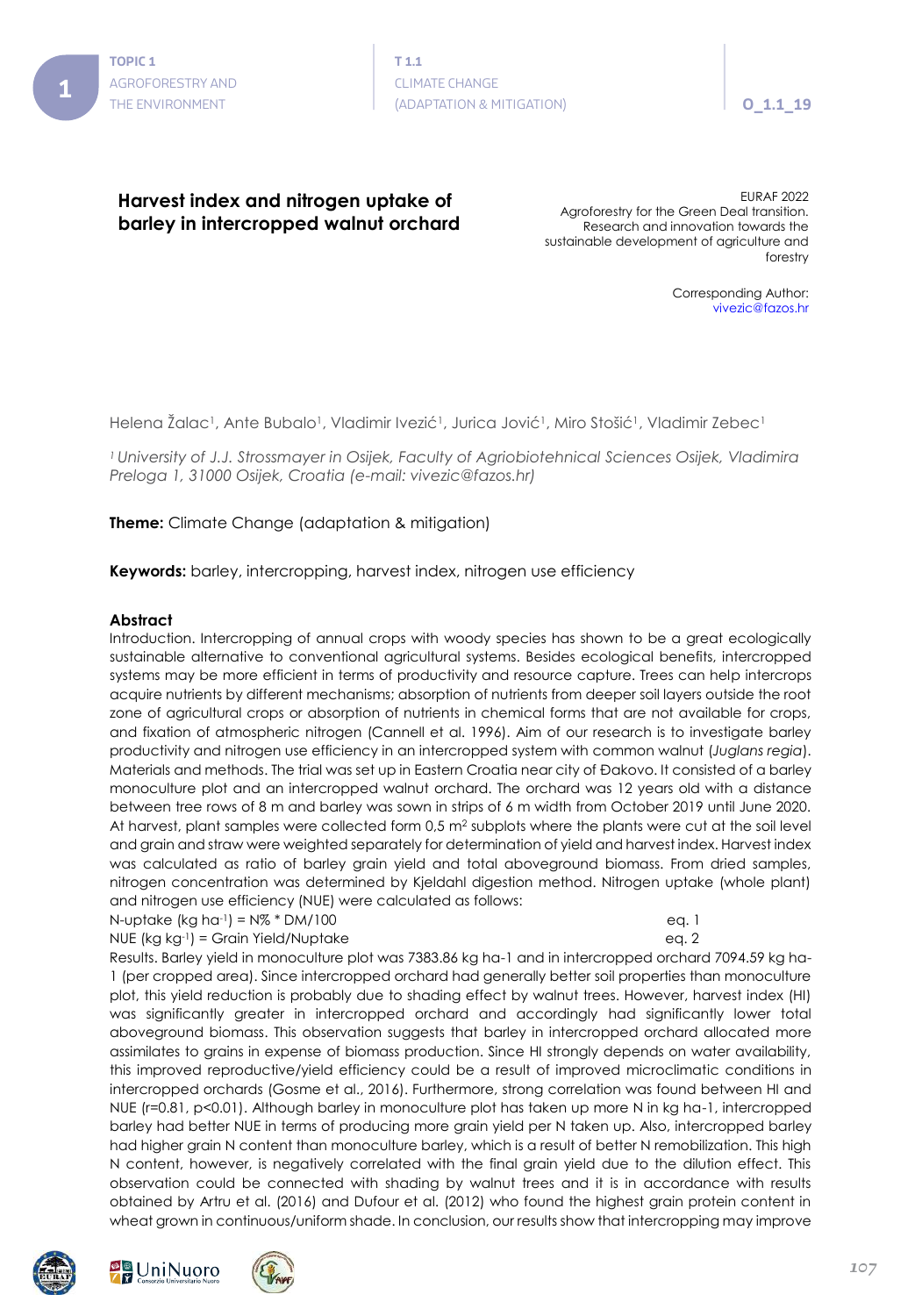

harvest index and nitrogen use efficiency of crops as well as possibly produce more nutritious food without high inputs.

### **Table 1.**

| System       | Grain Yield<br>ka ha <sup>-1</sup> | Total<br><b>biomass</b><br>kg ha $^{-1}$ * | Harvest<br>index $(HI)$ * | N % in grain * | N uptake<br>kg ha-1 | <b>NUE</b><br>kg kg-1 |
|--------------|------------------------------------|--------------------------------------------|---------------------------|----------------|---------------------|-----------------------|
| Monoculture  | 7383.86                            | 7400                                       | 0.44                      | 0.74           | 177.27              | 43.60                 |
| Intercropped | 7094.59                            | 12107                                      | 0.59                      | .09            | 59.74               | 46.61                 |

\*stiatistically significant difference obtained from ANOVA, p < 0.001

### **Acknowledgments**

Authors would like to thank Croatian Science Foundation for funding this research through project UIP-7103 "*Intercropping of wood species and agricultural crops as an innovative approach in agroecosystems*"

### **References**

Artru, S., Garre, S., Dupraz, C., Hiel, M.-P., Blitz-Frayret, C., & Lassois, L. (2016). Impact of spatio-temporal shade dynamics on wheat growth and yield, perspectives for temperate agroforestry. European Journal of Agronomy, 82. https://doi.org/10.1016/j.eja.2016.10.004.

Cannell, M. G. R., Van Noordwijk, M., & Ong, C. K. (1996). The central agroforestry hypothesis: The trees must acquire resources that the crop would not otherwise acquire. Agroforestry Systems, 34(1), 27–31. https://doi.org/10.1007/BF00129630.

Dufour L., Metay A., Talbot G., Dupraz C. (2013). Assessing light competition for cereal production in temperate agroforestry systems using experimentation and crop modelling. Journal of Agronomy and Crop Science, 199 (3):217–227.

Gosme, M., Dufour, L., Inurreta-Aguirre, H., & Dupraz, C. (2016). Microclimatic effect of agroforestry on diurnal temperature cycle. 3rd European Agroforestry Conference (May), 183-186.